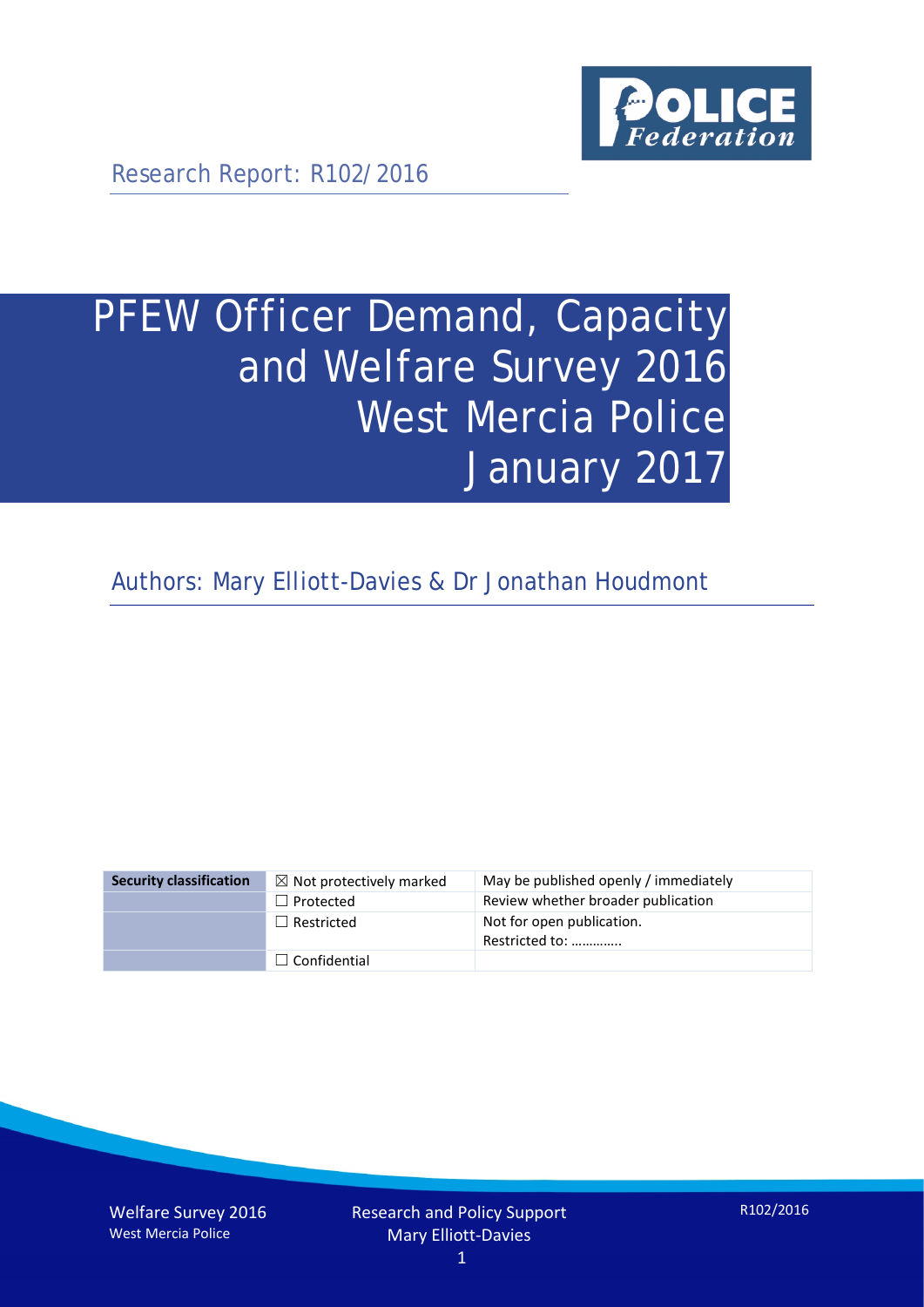# **1. FOREWORD**

### **INTRODUCTION**

In recent times policing in England and Wales has experienced unprecedented budgetary cuts amount[i](#page-15-0)ng to an 18% real-term reduction since 2010.<sup>1</sup> The impact on police officer numbers has been considerable, with a 14% fall in officer numbers over a seven year period from a high of 143,734 in 2009<sup>[ii](#page-15-1)</sup> to 124,066 in March 2016.<sup>[iii](#page-15-2)</sup> Evidence from a focus group study conducted by the PFEW<sup>[iv](#page-15-3)</sup> highlighted that these reduction's may be having a negative effect on officers individual wellbeing. It was within this context that the 2016 PFEW Officer Demand, Capacity, and Welfare Survey took place.

This report provides a summary of responses to key questions from the 2016 PFEW Officer Demand, Capacity, and Welfare Survey from respondents in **West Mercia Police**.

Where appropriate, details of average responses for the police service as a whole are also presented. However, differences between the national and local responses have not been tested statistically and therefore any differences reported are for guidance only and must be treated with caution.

Force rankings have not been included due to the vast range of response rates across forces (2.1% - 34.2%), making comparisons inappropriate without the application of inferential statistics to address the extreme variations in sample sizes (range: 34 -3909). In addition, forces with less than 100 respondents were not provided with a force level report as their sample size was too small to be representative of the force as a whole and may have enabled identification of individuals based on their demographics.

Please be aware that the total number of responses for each item may vary slightly as not all items were answered by all respondents, and all percentages are rounded to the nearest whole number. In addition, the actual differences between any and all groups may be quite small and these details should be considered when interpreting the data.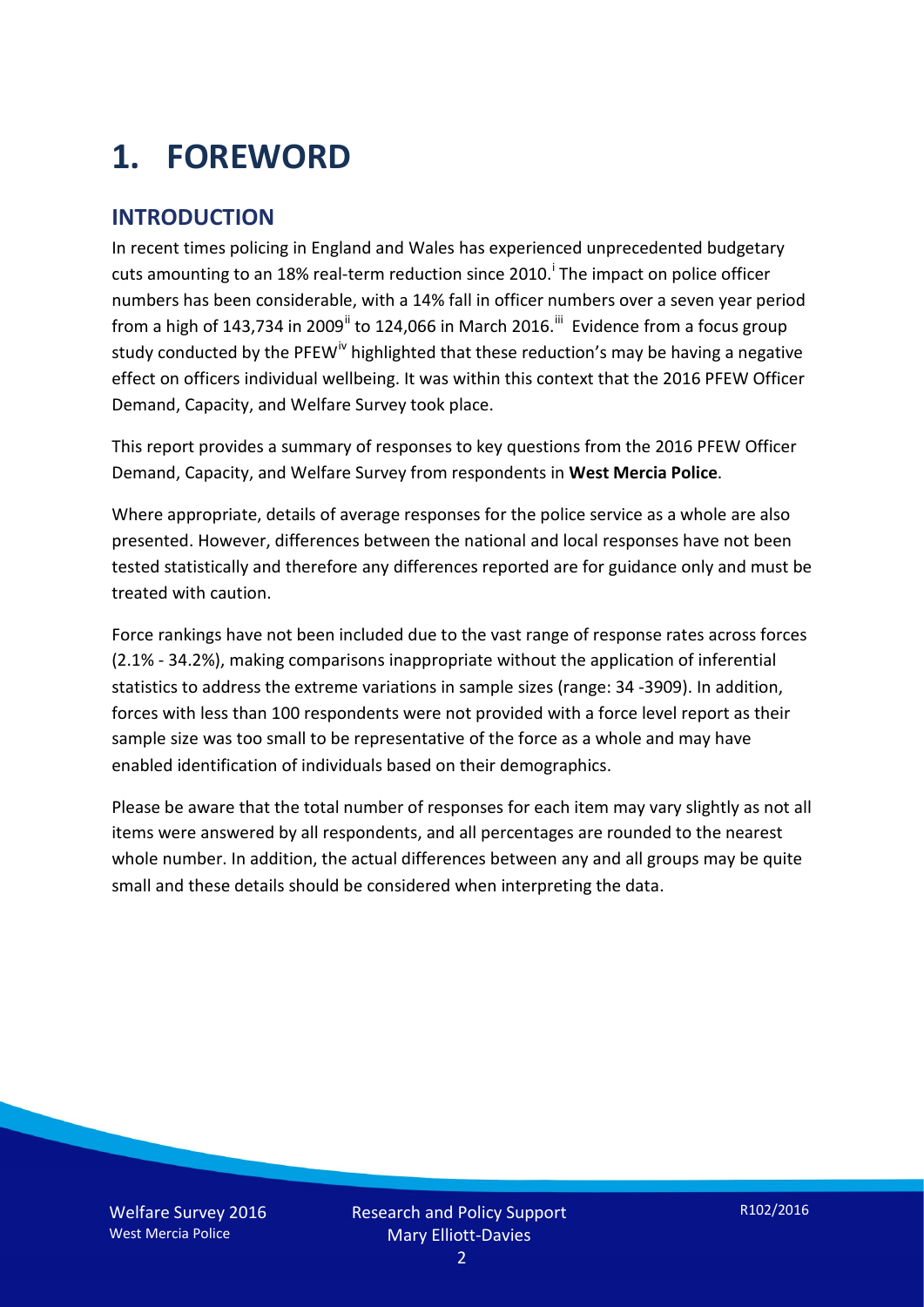### **RESPONSE RATES AND DEMOGRAPHICS**

Survey responses were gathered over a four-week period in February 2016. All officers of the federated ranks in England and Wales were eligible to participate. Analyses were conducted on a sample of 16,841 responses drawn from all 43 forces across England and Wales.  $^1$  $^1$  The national response rate for the 2016 survey was 14%.

212 responses were received from West Mercia Police, representing a response rate of around 10%.<sup>[2](#page-2-1)</sup> The margin of error for this report has been calculated using the size of the sample and the population. At a 95% confidence level, this force report has a 6% margin of error. If the margin of error is less than 5%, it can be considered to be within the normal bounds of academic rigor.<sup>[3](#page-2-2)</sup> If this threshold has not been met, the results from this report must be interpreted with caution.

Overall 1% of respondents (*N*=237) to the survey declined to state which force they belonged to. These responses have been included within the national data but are excluded from force-level analyses.

70% of responses from West Mercia Police were received from male officers and 30% of responses were from female officers. In regards to rank, 70% of respondents from West Mercia Police were Constables, 23% were Sergeants and 7% were Inspectors or Chief Inspectors. 3% of responses from West Mercia Police were received from Black and Minority Ethnic (BME) officers.

<u>.</u>

<span id="page-2-0"></span> $1$  Data were removed where the respondent indicated they were not currently a police officer or they gave implausible answers – for full exclusion criteria, please see Houdmont & Elliott-Davies (2016).<br><sup>2</sup> Based on March 2016 Home Office figures of officer headcount.

<span id="page-2-1"></span>

<span id="page-2-2"></span> $3$  The generally accepted academic standards is a 95% confidence level with a 5% (or less) margin of error.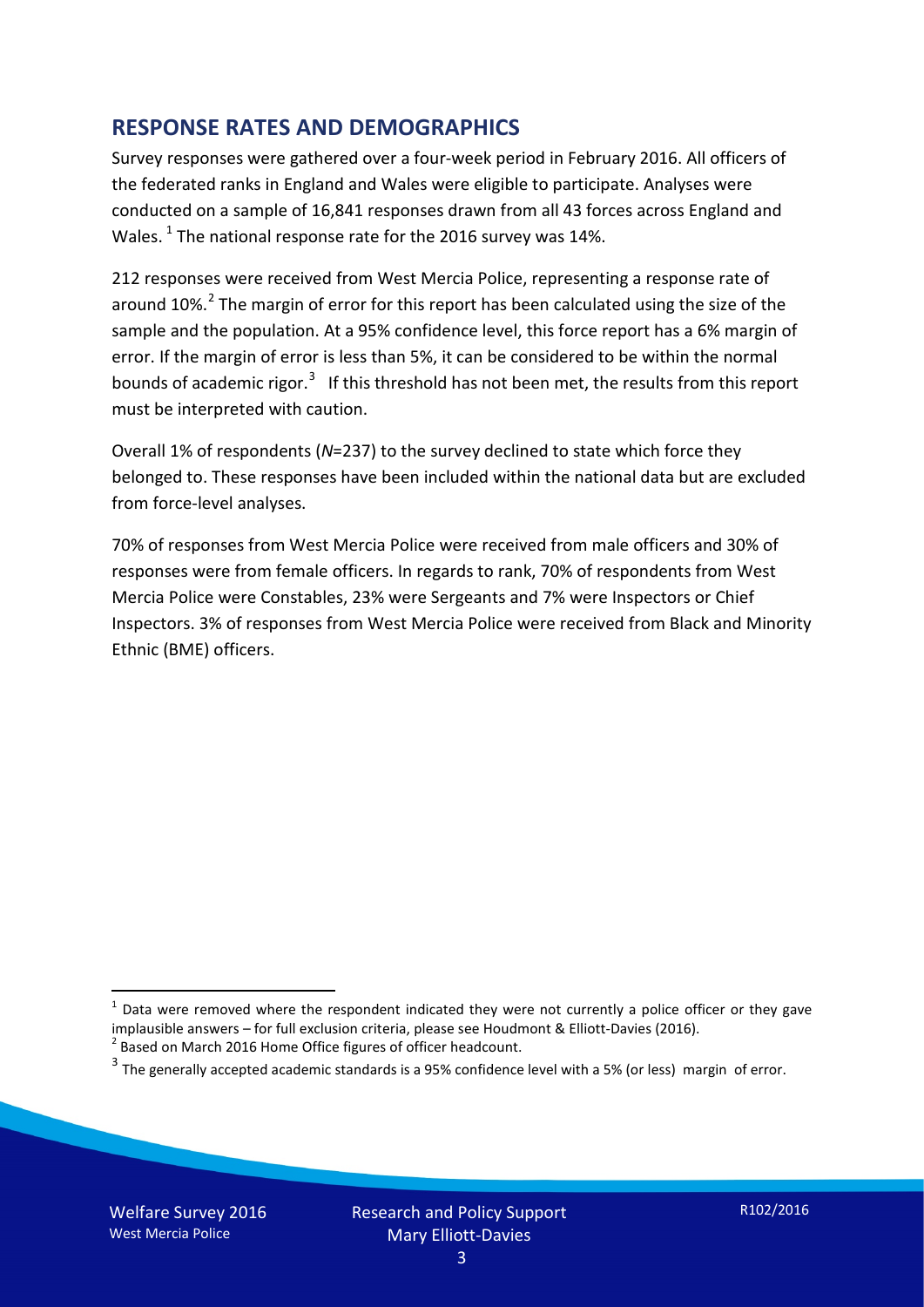# **2. DEMAND**

# **2.1. WORKLOAD**

66% of respondents from West Mercia Police told us that their workload is currently too high. This was higher than the proportion of national respondents who reported their workload was too high (66%).

# **2.2. HSE MANAGEMENT STANDARDS**

The UK Health and Safety Executive published the Management Standards Indicator Tool (MSIT) to assist organisations in the assessment of workers exposure to dimensions of the psychosocial work en[v](#page-15-4)ironment that, if not properly managed, can lead to harm to health.<sup>v</sup> The 25-item version of the MSIT<sup>[vi](#page-15-5)</sup> contains four items that measure job demands.

24% of respondents from West Mercia Police told us that they often or always have unachievable deadlines, and 42% that they have to neglect some tasks because they have too much to do. Findings for the MSIT job demand items for West Mercia Police are presented in Figure 1 below.





Welfare Survey 2016 West Mercia Police

Research and Policy Support Mary Elliott-Davies

R102/2016

4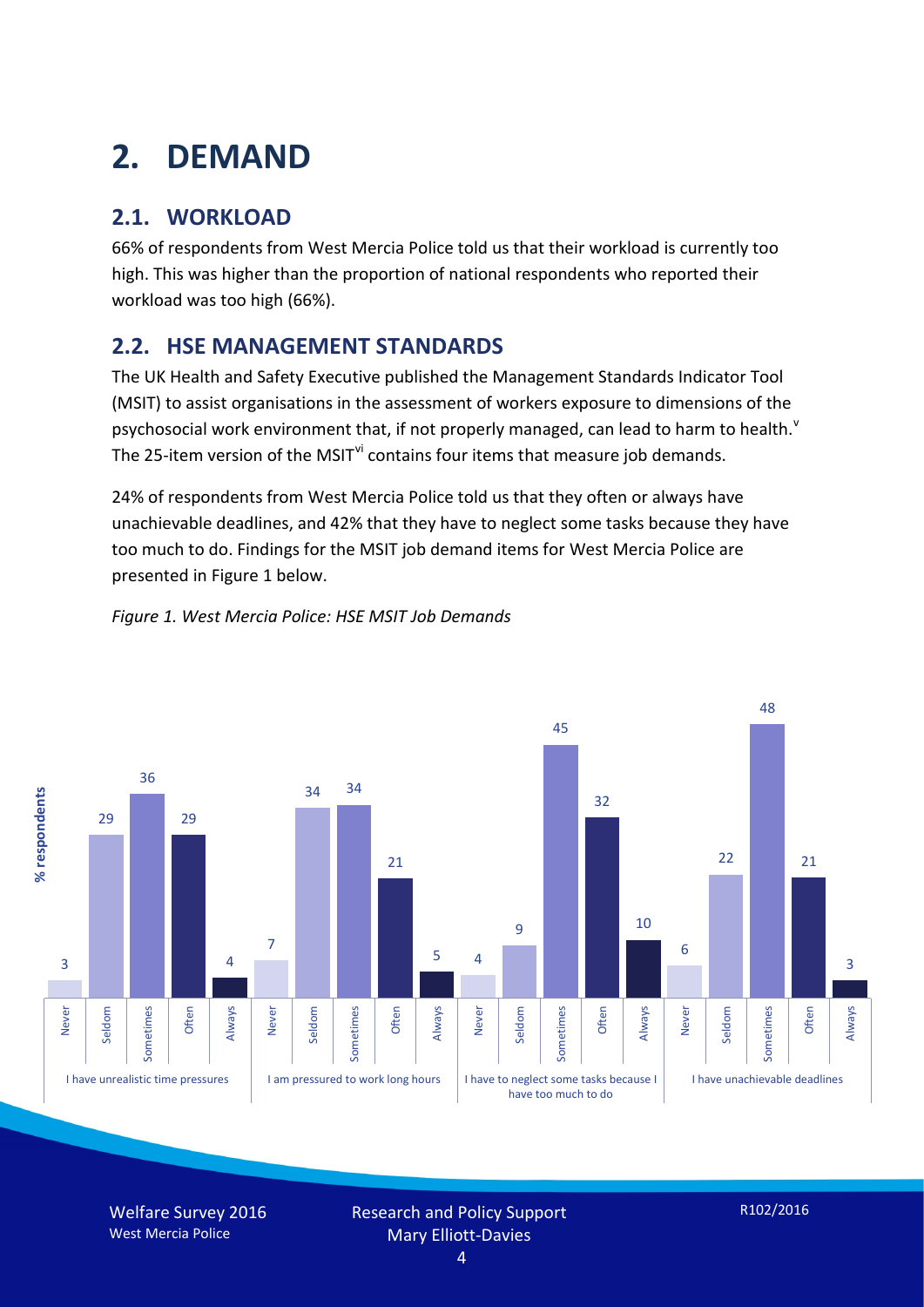#### **2.3. AMOUNT AND PACE OF WORK**

A set of statements were developed for the current study to assess aspects of job demands in regards to the amount and pace of work. Findings for West Mercia Police are presented in Figure 2.





63% of respondents from West Mercia Police *disagreed* or *strongly disagreed* that they were able to meet all of the conflicting demands on their time and 78% of respondents from West Mercia Police *disagreed* or *strongly disagreed* that there are enough officers to manage all the demands made on their team/unit.

Welfare Survey 2016 West Mercia Police

% respondents **% respondents**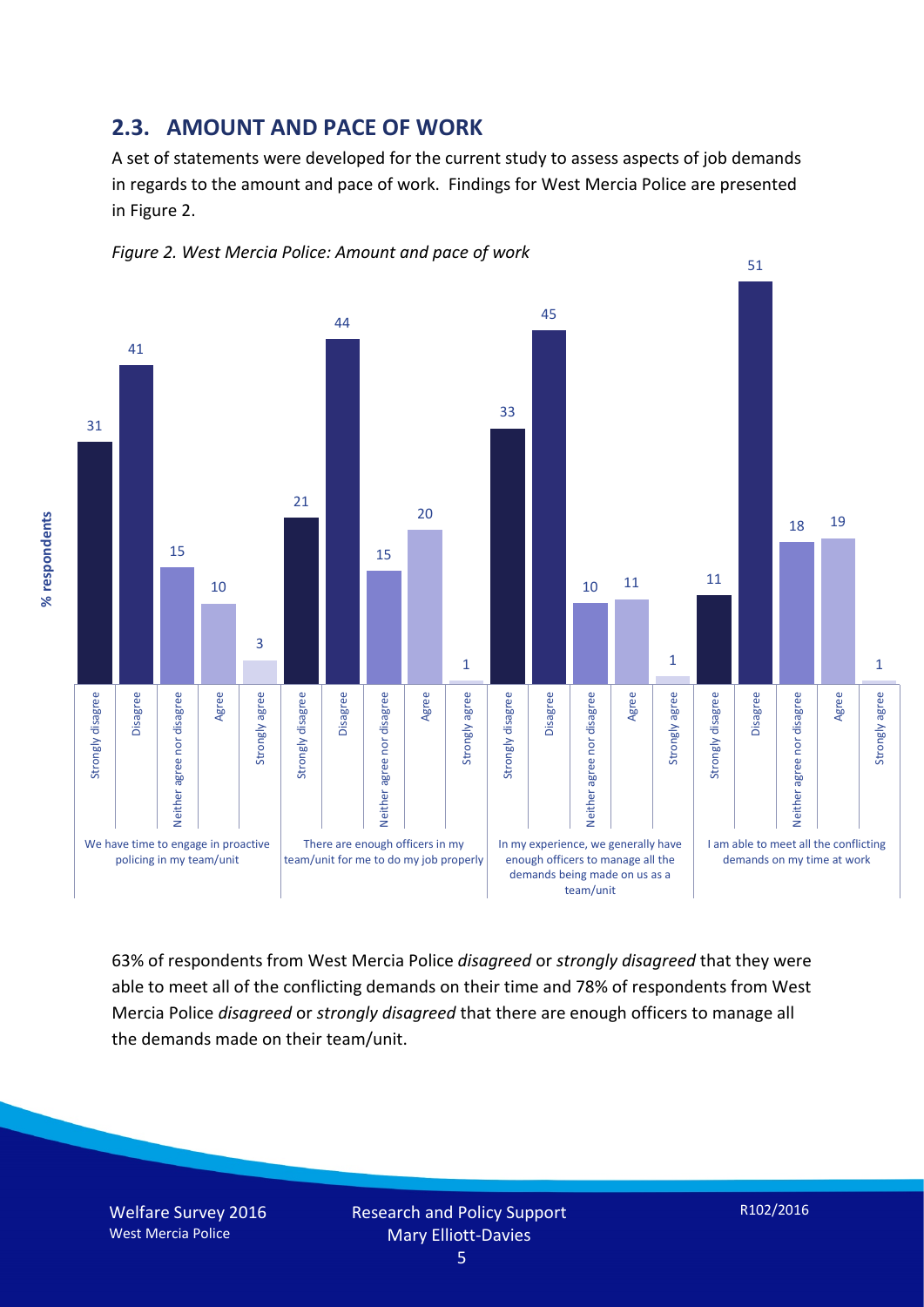# **3. CAPACITY**

## **3.1. MINIMUM OFFICER STAFFING**

We asked respondents whether or not their team or unit has a minimum officer staffing level and 66% of respondents from West Mercia Police indicated that their team or unit had a minimum officer staffing level. Among respondents whose team or unit had a minimum officer staffing level, 16% indicated that this level was achieved *never* or *rarely*.

## **3.2. OFFICER STAFFING ARRANGEMENTS**

Respondents were asked whether they had been told how officer staffing levels in their team/unit were determined and whether they felt it was effective. 71% of respondents from West Mercia Police indicated that they had not been told how officer staffing levels are determined, whilst 58% *disagreed* or *strongly disagreed* that the way officer staffing levels are determined seems to be effective. An additional set of statements were developed for this survey to assess aspects of capacity to meet job demands. Results for West Mercia Police are below.



*Figure 3. West Mercia Police: Capacity to deal with workload*

Welfare Survey 2016 West Mercia Police

Research and Policy Support Mary Elliott-Davies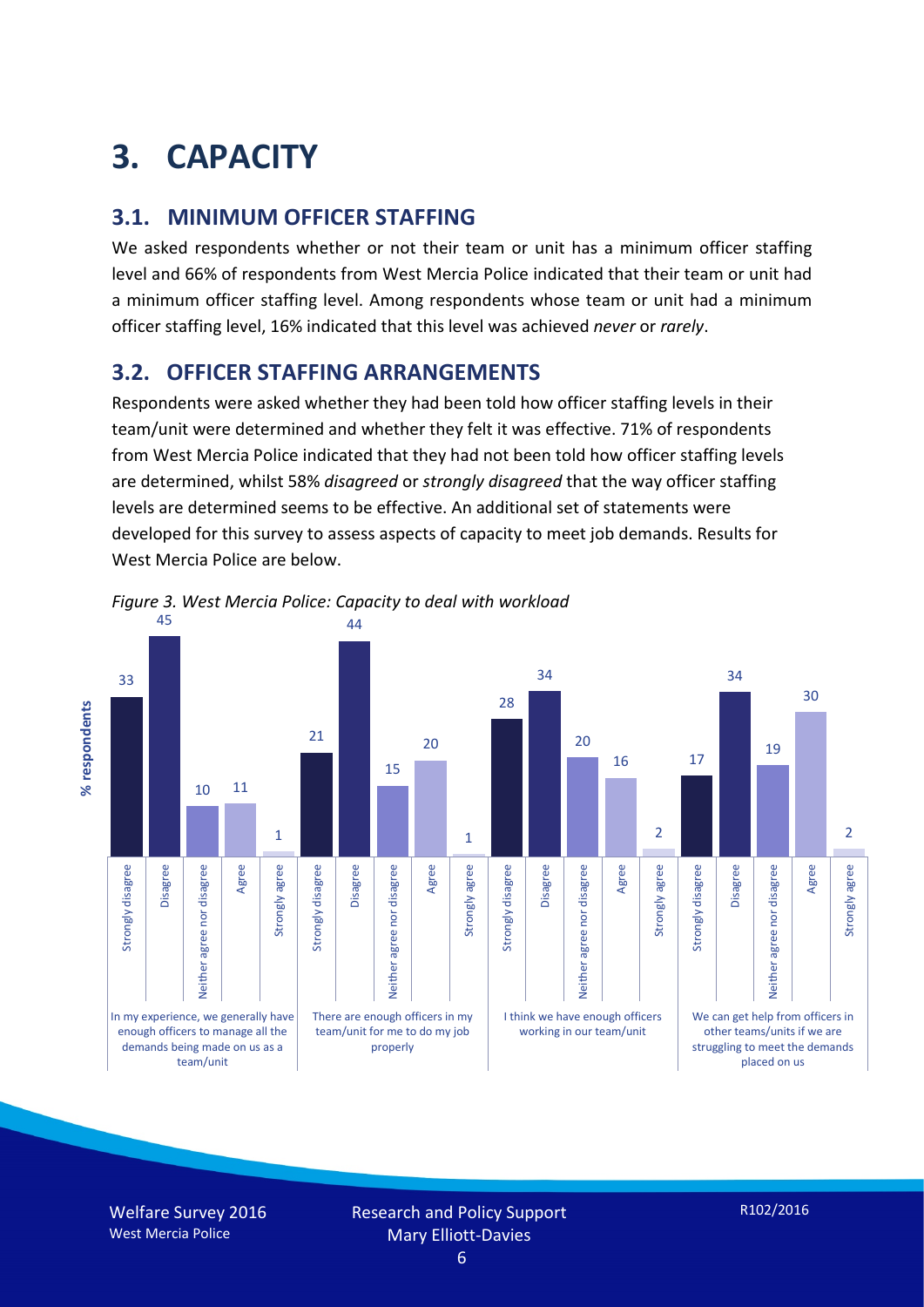# **4. WORK PATTERNS**

### **4.1. SHIFTS**

Respondents were invited to indicate which of broad shift patterns they typically worked (indicated in Figure 4) and, to the nearest hour, how long their shifts are supposed to last.

1% of respondents from West Mercia Police reported their formal shift duration was more than the 8-10 hours advised by the Health and Safety Executive<sup>[vii](#page-15-6)</sup> and the Police Negotiating Board.<sup>[viii](#page-15-7)</sup>

#### *Figure 4. West Mercia Police: Shift rotation*



### **4.2. SINGLE CREWING**

Among respondents from West Mercia Police, for whom this item was applicable (*N*=*194*), 69% reported being single crewed either *often* or *always* over the previous 12 month period, this can be compared with 73% of respondents from the national sample.

### **4.3. BREAKS, REST DAYS AND ANNUAL LEAVE**

56% of respondents from West Mercia Police were *never* or *rarely* able to take their full rest break entitlement, and 67% reported having had two or more rest days cancelled in the previous 12 month period.

19% of respondents from West Mercia Police told us that they have not been able to take their full annual leave entitlement in the previous 12 month period.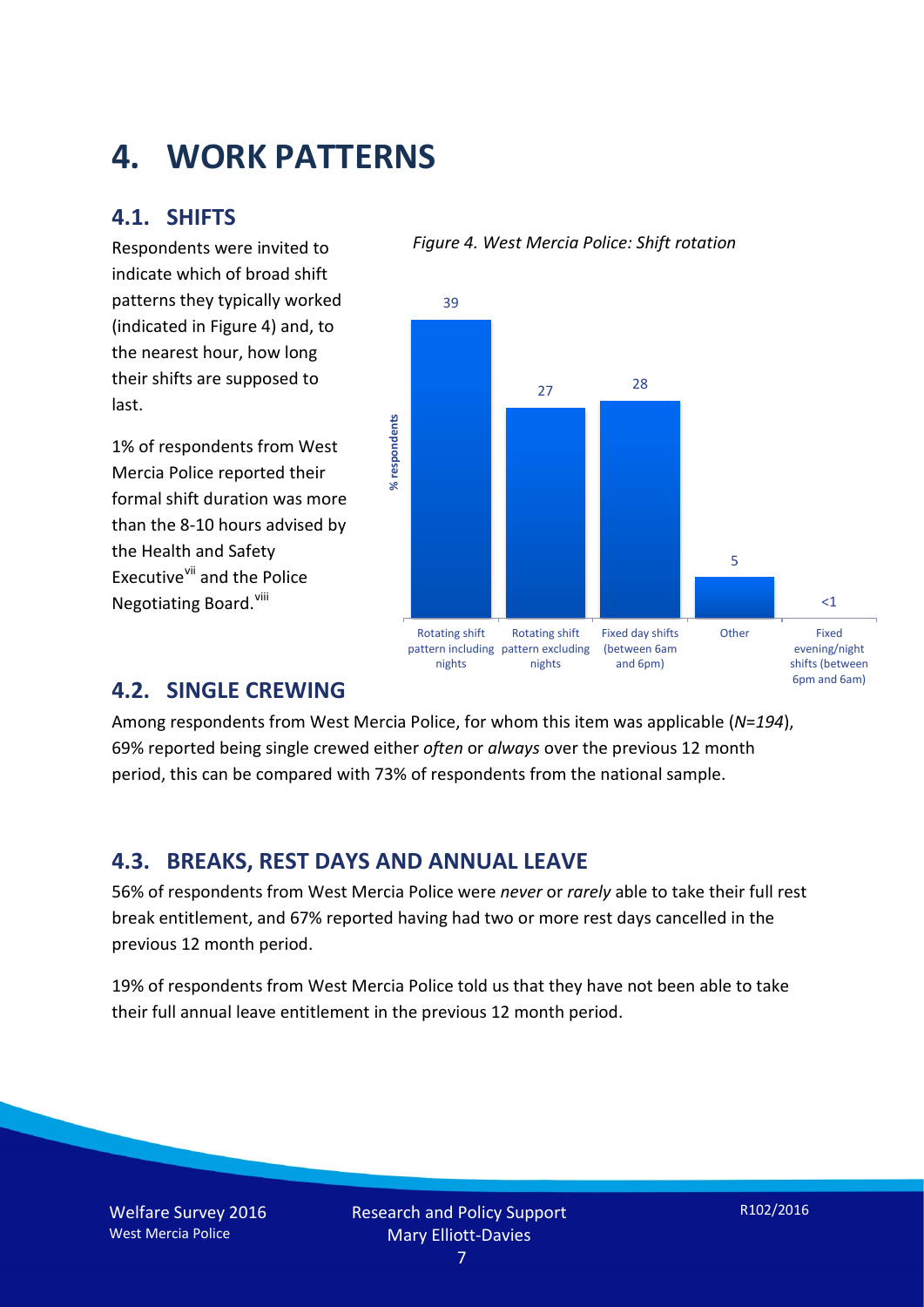# **5. MENTAL HEALTH AND WELLBEING**

# **5.1. SINGLE ITEM INDICATOR**

A top-level broad overview of mental wellbeing was established using an item that asked respondents to indicate whether they had experienced feelings of stress, low mood, anxiety, or other difficulties with their health and wellbeing over the last 12 months.

75% of respondents from West Mercia Police indicated that they had experienced feelings of stress, low mood, anxiety, or other difficulties with their health and wellbeing over the last 12 months. 89% also indicated that these feelings were caused, or made worse by work.

### **5.2. MENTAL WELLBEING**

Mental wellbeing can be broadly conceptualized as having two dimensions. The first concerns positive affect (i.e. pleasurable aspects of wellbeing such as feelings of optimism, cheerfulness, and relaxation). The second concerns psychological functioning (i.e. such as clear thinking, self-acceptance, personal development, competence, and autonomy).

To investigate mental wellbeing in more detail the two-dimensional structure of mental wellbeing described above was assessed using the short Warwick-Edinburgh Mental Wellbeing Scale.<sup>[ix](#page-15-8)</sup> The use of this scale, which has been widely used in a number of settings, helps us to measure the incidence of wellbeing in the police in a reliable way, allowing credible comparisons. The scale asks individuals to rate their experience during the last two weeks for seven positively framed statements.

Findings for the items for the short Warwick-Edinburgh Mental Wellbeing Scale for West Mercia Police are presented in Figure 5 alongside those for the general public.

### **5.3. HELP SEEKING**

A question was applied to identify those who had ever **sought help** for feelings of stress, low mood, anxiety, or any other difficulties with mental health and wellbeing. Examples of sources of help were provided including GP, occupational health department, psychologist, therapist, and counsellor.

46% of West Mercia Police respondents had previously sought help for feelings of stress, low mood, anxiety or other difficulties with their mental health and wellbeing, of which 36% had done so within the last 12 months.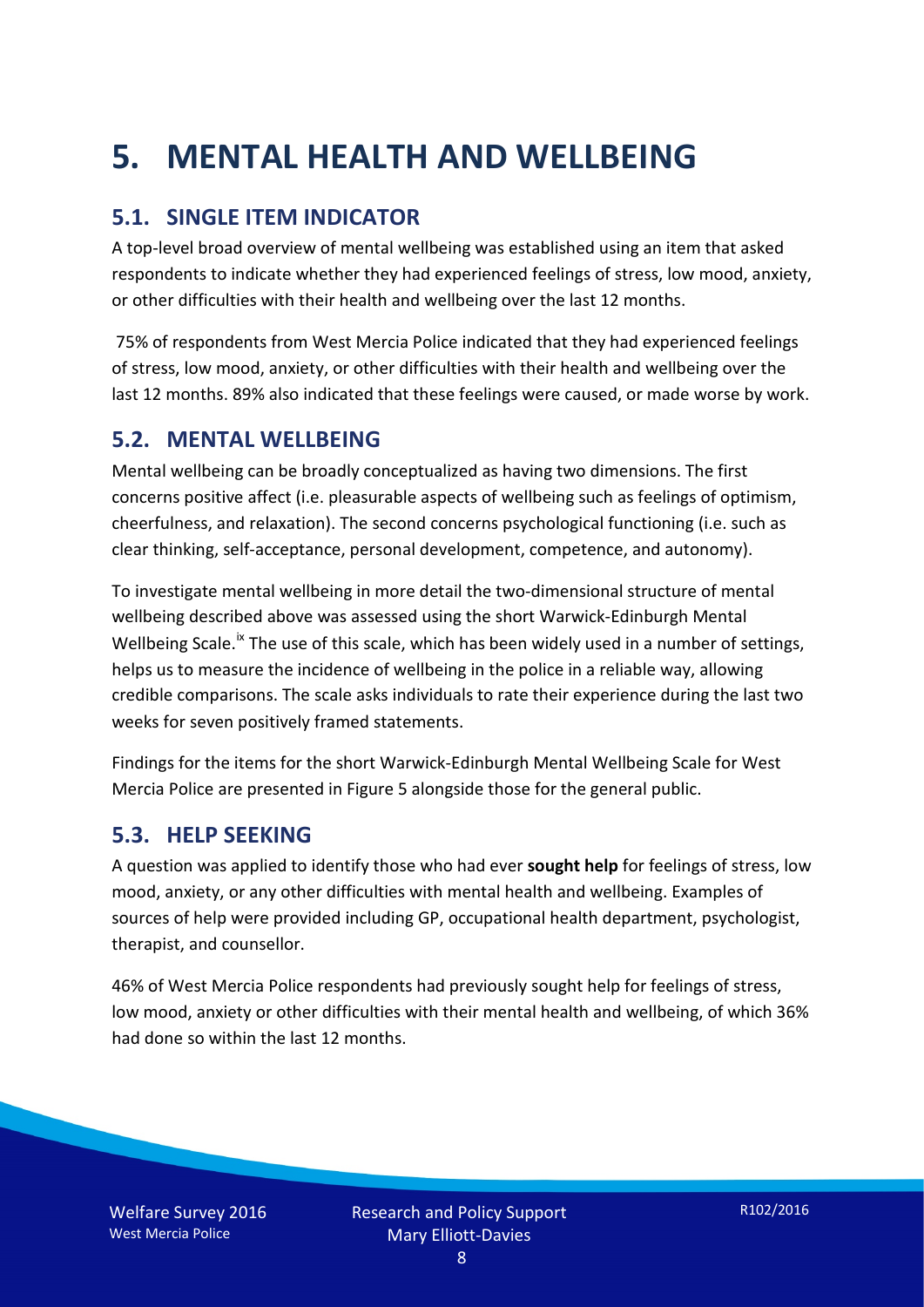

*Figure 5. West Mercia Police:* The Short Warwick-Edinburgh Mental Wellbeing Scale*.*

General Population: North West [England] Mental Wellbeing Survey (2012-23)

Local Response: PFEW Welfare Survey (2016)

# **5.4. STRESS**

Work related stress was measured using a single-item measure. 31% of respondents from West Mercia Police presented with a non-diagnostic case of work-related stress. $x$  Stress outside of work was assessed using an adaptation of the work-related stress measure. 8% of respondents from West Mercia Police presented with a non-diagnostic case of stress outside of work.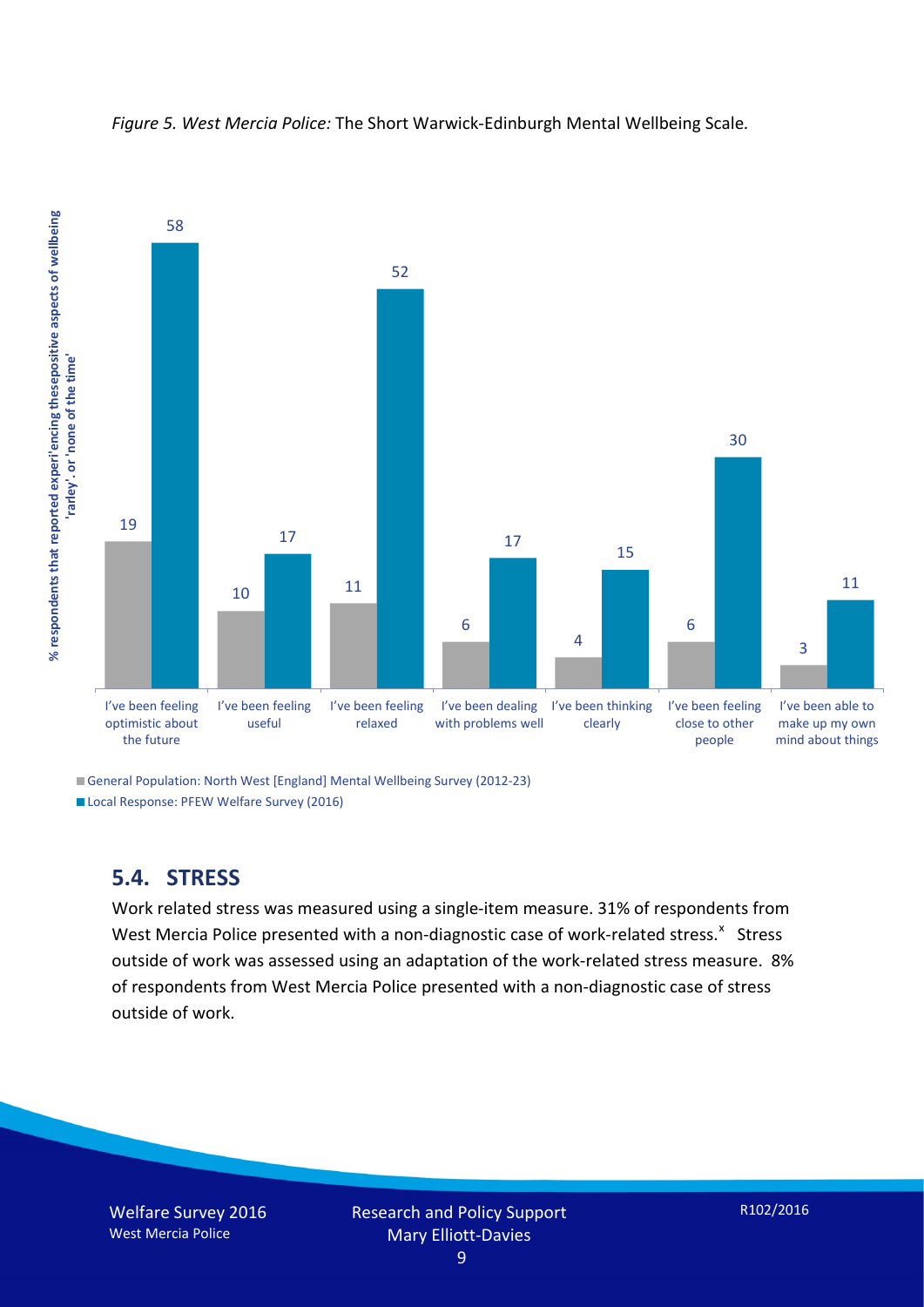# **6. ORGANISATIONAL SUPPORT: MENTAL HEALTH & WELLBEING**

Participants who indicated that they had sought help for difficulties with mental health and wellbeing were presented with additional questions concerning disclosure to a line manager.

### **6.1. DISCLOSURE**

49% of respondents reported that they had disclosed seeking mental health and wellbeing support to their line managers.

### **6.2. REASONS FOR NON-DISCLOSURE**

Respondents who did not disclose that they were seeking mental health and wellbeing support were asked to indicate why. Findings are presented in Figure 6 below. Respondents were able to cite as many reasons as applicable.





Reasons for non-disclosure

#### **D**Other

- I didn't want to be treated differently (in a negative way)
- I It wasn't affecting my work so I didn't feeli like I needed to
- I thought it would negatively affect my opportunities for promotion and/or specialisation
- I was worried that my other colleagues would find out

Welfare Survey 2016 West Mercia Police

#### Research and Policy Support Mary Elliott-Davies 10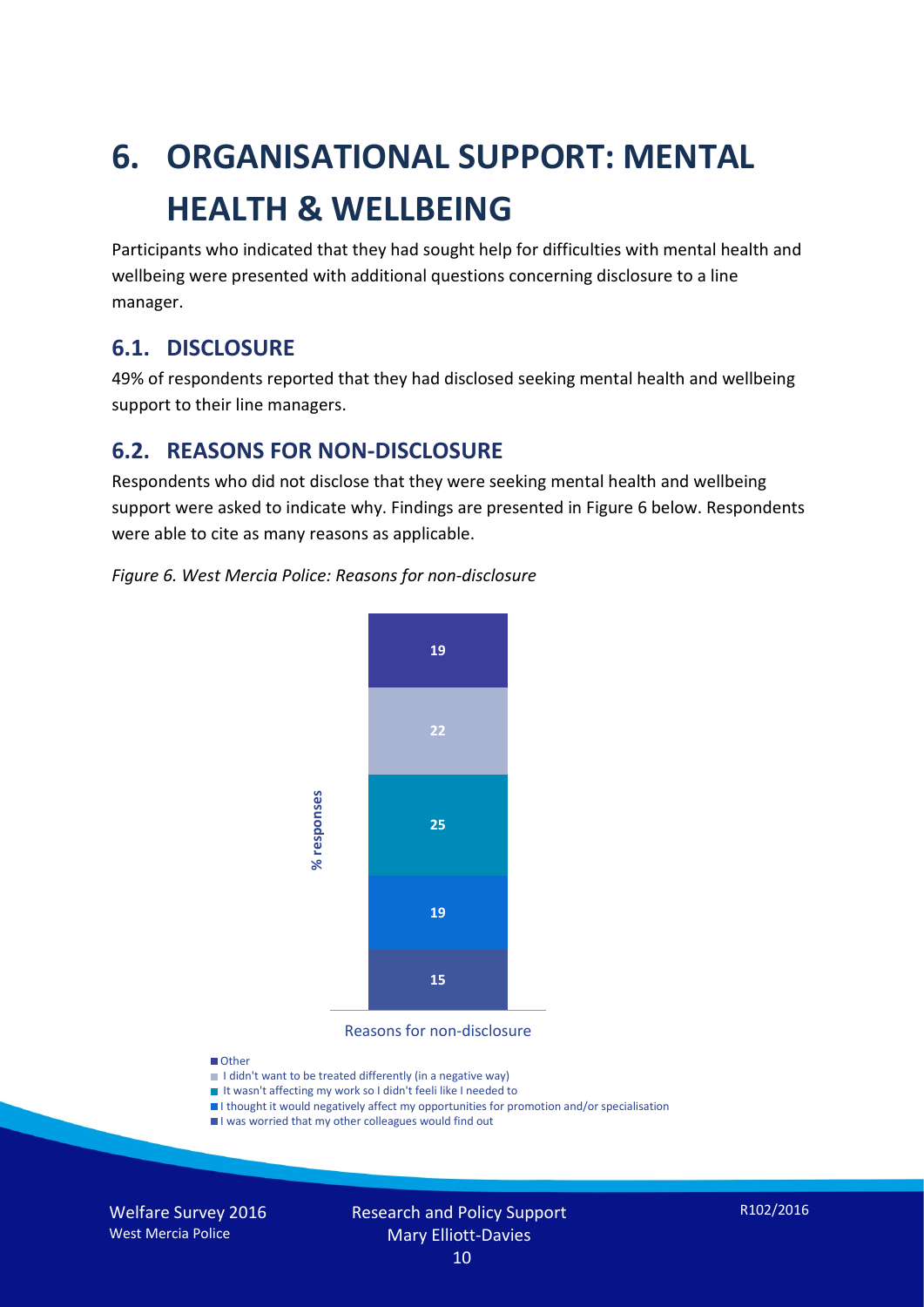### **6.3. LOCAL ATTITUDES TO MENTAL HEALTH AND WELLBEING**

All respondents were asked about the attitude of the police service towards mental health and wellbeing. Nationally, these were found to be fairly negative. Figure 7 below shows the perception reported by respondents from West Mercia Police.



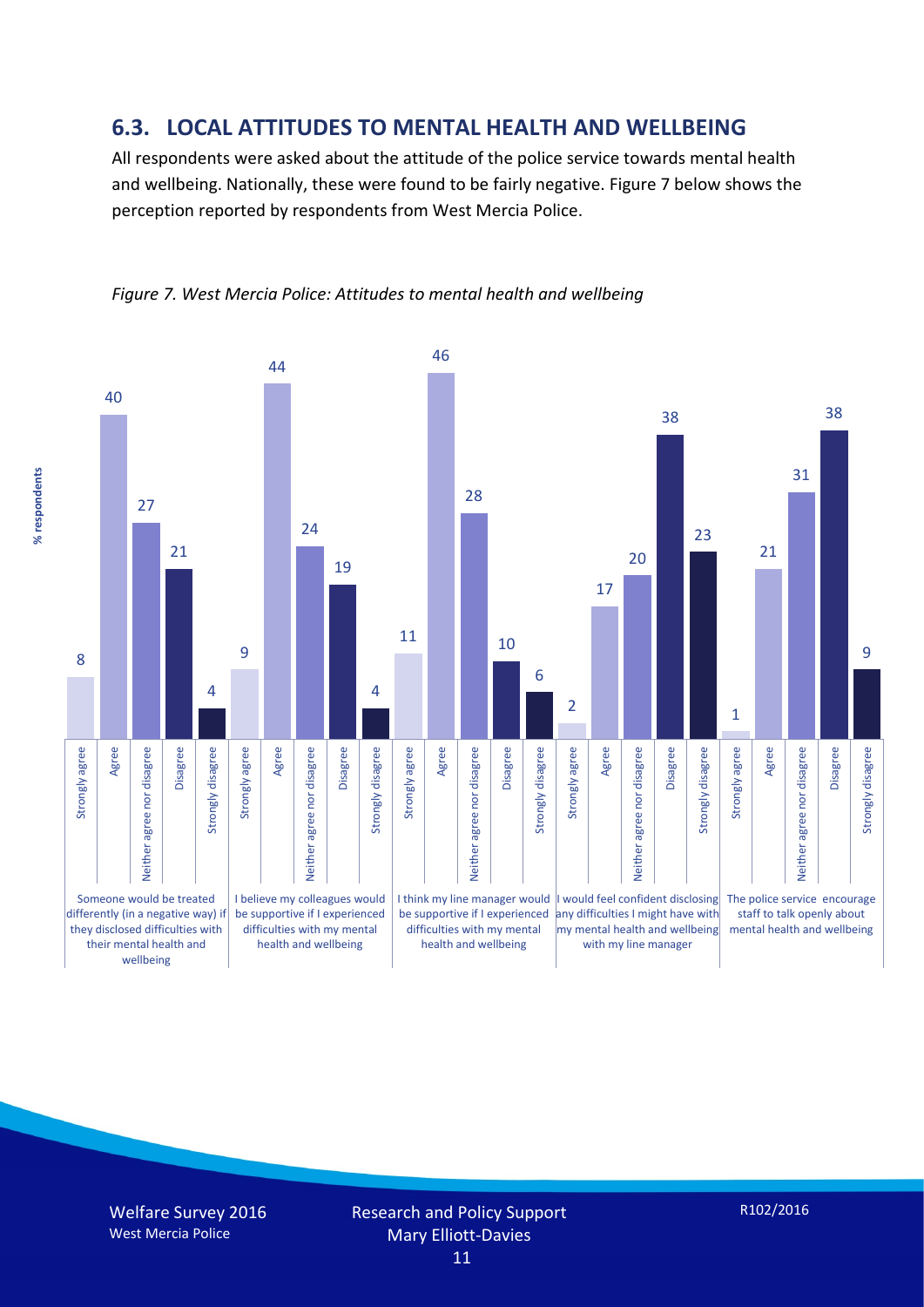# **7. ABSENCE BEHAVIOUR**

# **7.1. ABSENCE**

51% of respondents from West Mercia Police reported one or more days of sickness absence and 32% of respondents indicated that at least one day of their sickness absence was attributable to stress, depression, or anxiety.

# **7.2. PRESENTEEISM AND LEAVEISM**

Presenteeism is the act of attending work while ill. This has been shown to be associated with subsequent health decline, particularly in relation to burnout, $x_i$  and can to lead to elevated absenteeism.<sup>[xii](#page-16-1)</sup> Moreover, evidence suggests that presenteeism can compound the effects of the initial illness and negatively influence job satisfaction, resulting in negative job attitudes and withdrawal from work.<sup>[xiii](#page-16-2)</sup>

Leaveism is a recently coined term to describe hidden sickness absence and work undertaken during rest periods including using allocated time off such as annual leave entitlements to take time off when they are in fact unwell. Findings for West Mercia Police are presented in Figure 8 below.



#### *Figure 8. West Mercia Police: Absence behaviours*

Welfare Survey 2016 West Mercia Police

Research and Policy Support Mary Elliott-Davies 12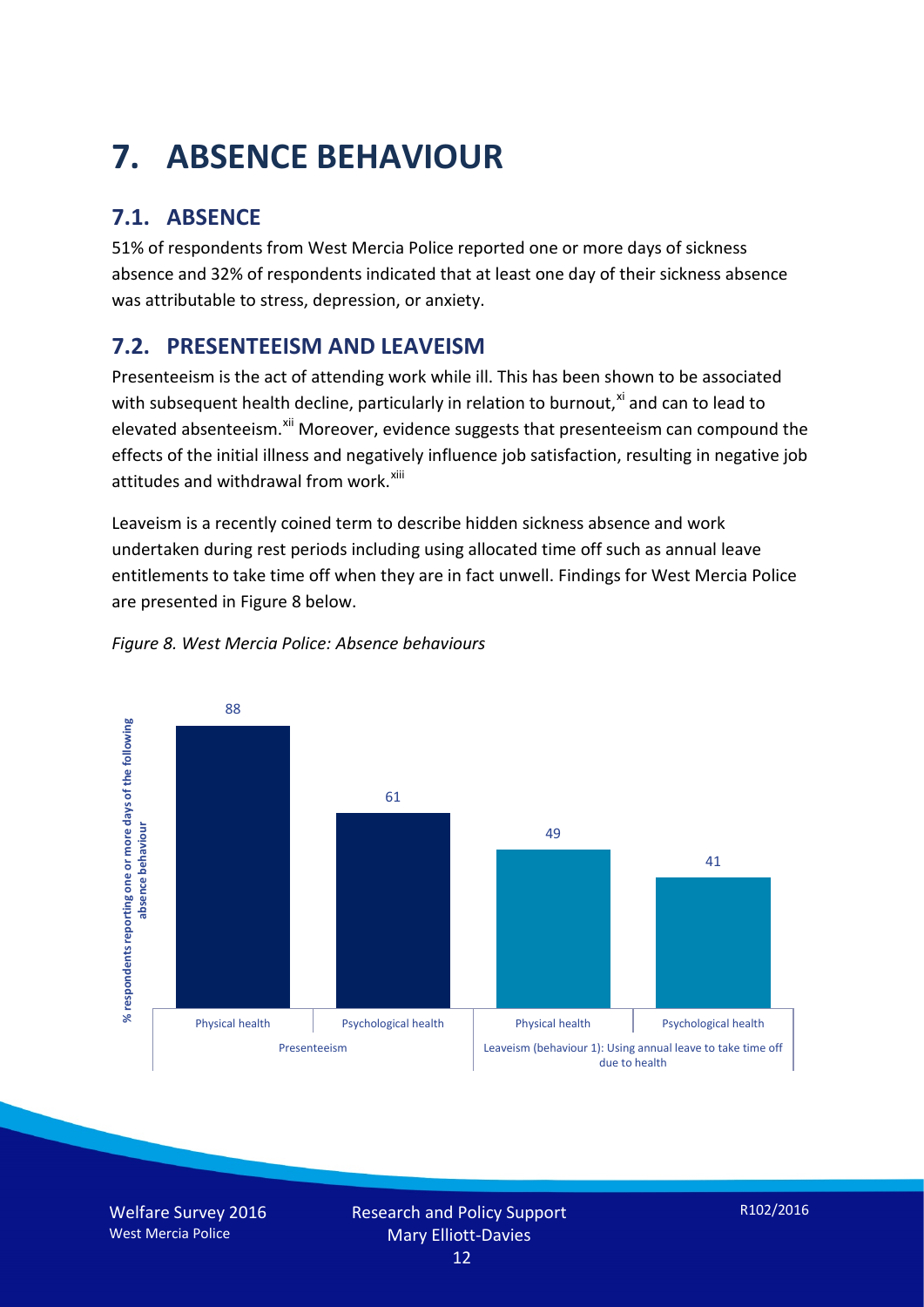# **8. ACCIDENTS, VIOLENCE AND INJURIES**

# **8.1. VIOLENCE**

% respondents **% respondents** Verbal and physical violence was assessed using four questions regarding how often officers received verbal insults, verbal threats, unarmed physical attacks, and attacks with a weapon from members of the public over the previous 12 months. Findings are presented in Figure 9 below.

*Figure 9. West Mercia Police: Frequency of verbal and physical violence from members of the public*

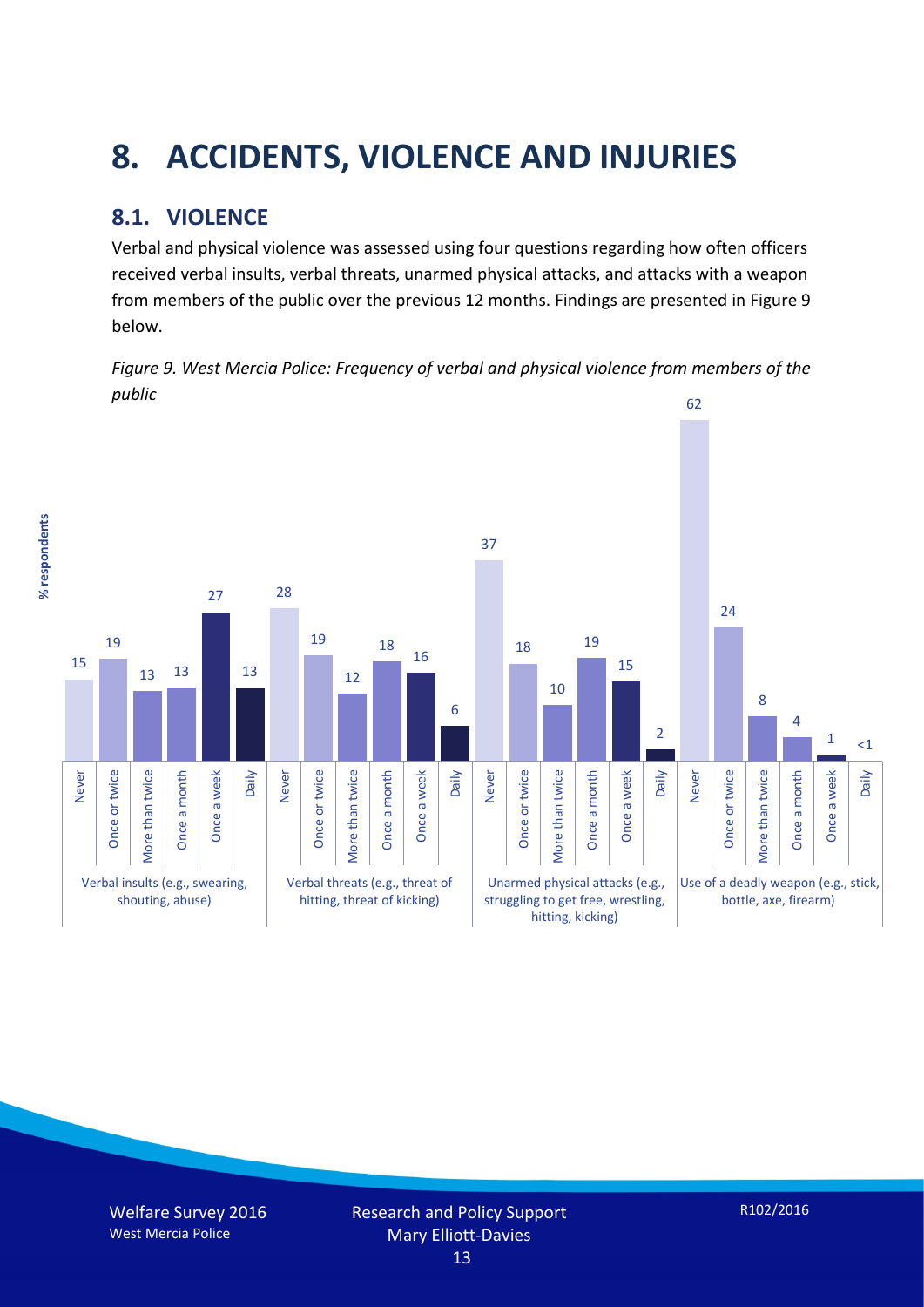### **8.2. INJURIES DUE TO ACCIDENTS AND VIOLENCE**

15% of West Mercia Police respondents reported that they had suffered one or more injuries that required medical attention as a result of **work-related violence** in the last year – losing more than 74 days in sickness absence. Whilst 24% of West Mercia Police respondents also reported that they had suffered one or more injuries that required medical attention as a result of **work-related accidents** in the last year – losing more than 129 days in sickness absence.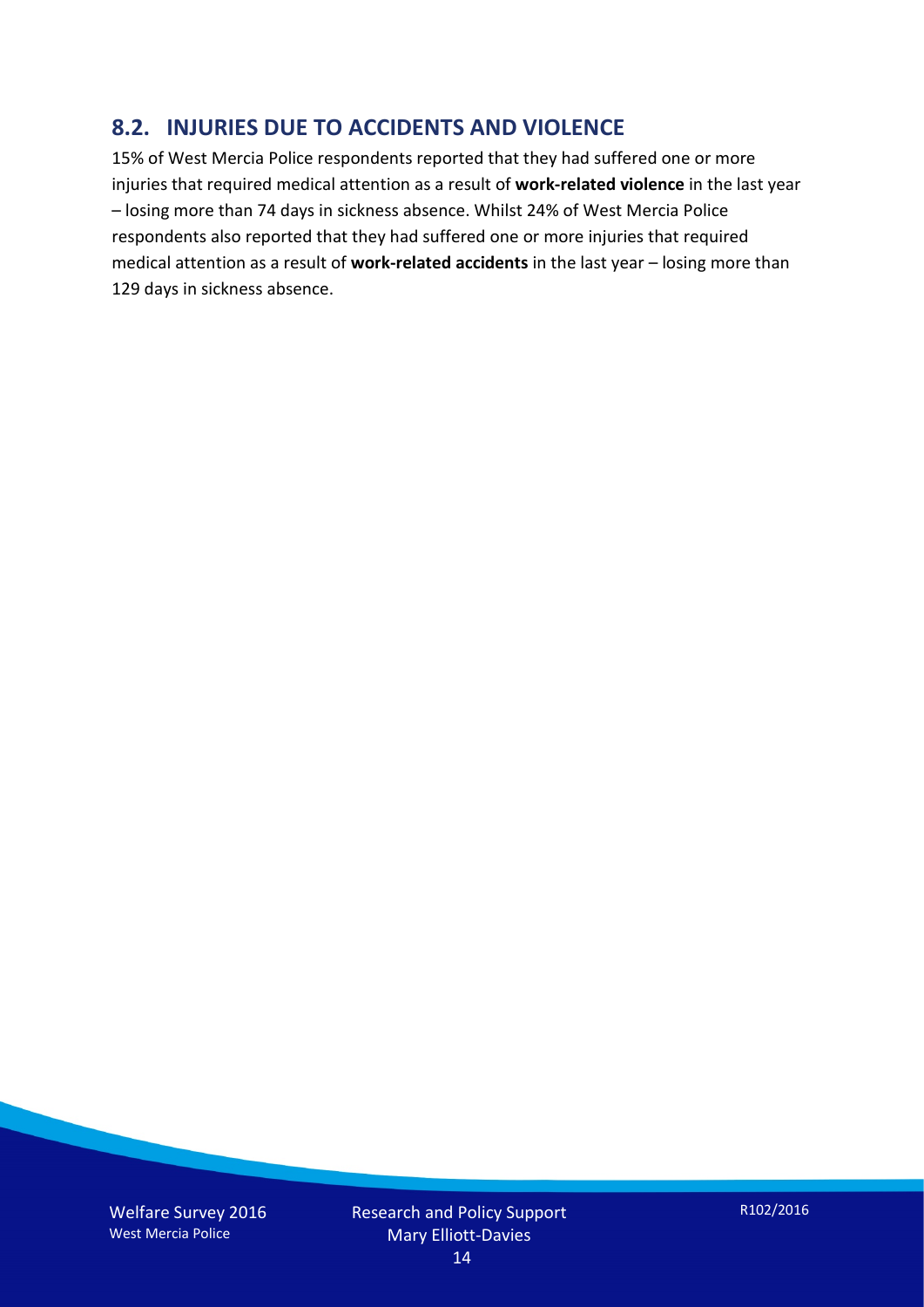# **9. Notes for JBBs**

Additional findings from the 2016 welfare survey are available on request from the Research and Policy department.

The findings of the survey can also be broken down in more detail in terms of different demographic groups, such as rank, role or length of service. However please be aware that we can only go into a certain level of detail with this demographic data in order to preserve respondents' confidentiality.

JBBs wishing to obtain further information can contact Mary Elliott-Davies [\(mary.elliott](mailto:mary.elliott-davies@polfed.org)[davies@polfed.org\)](mailto:mary.elliott-davies@polfed.org) to discuss their requirements. The Research and Policy Department only has one member of staff responsible for these data requests therefore please bear this in mind when contacting the team.

All other interested parties should speak to their local JBB in the first instance.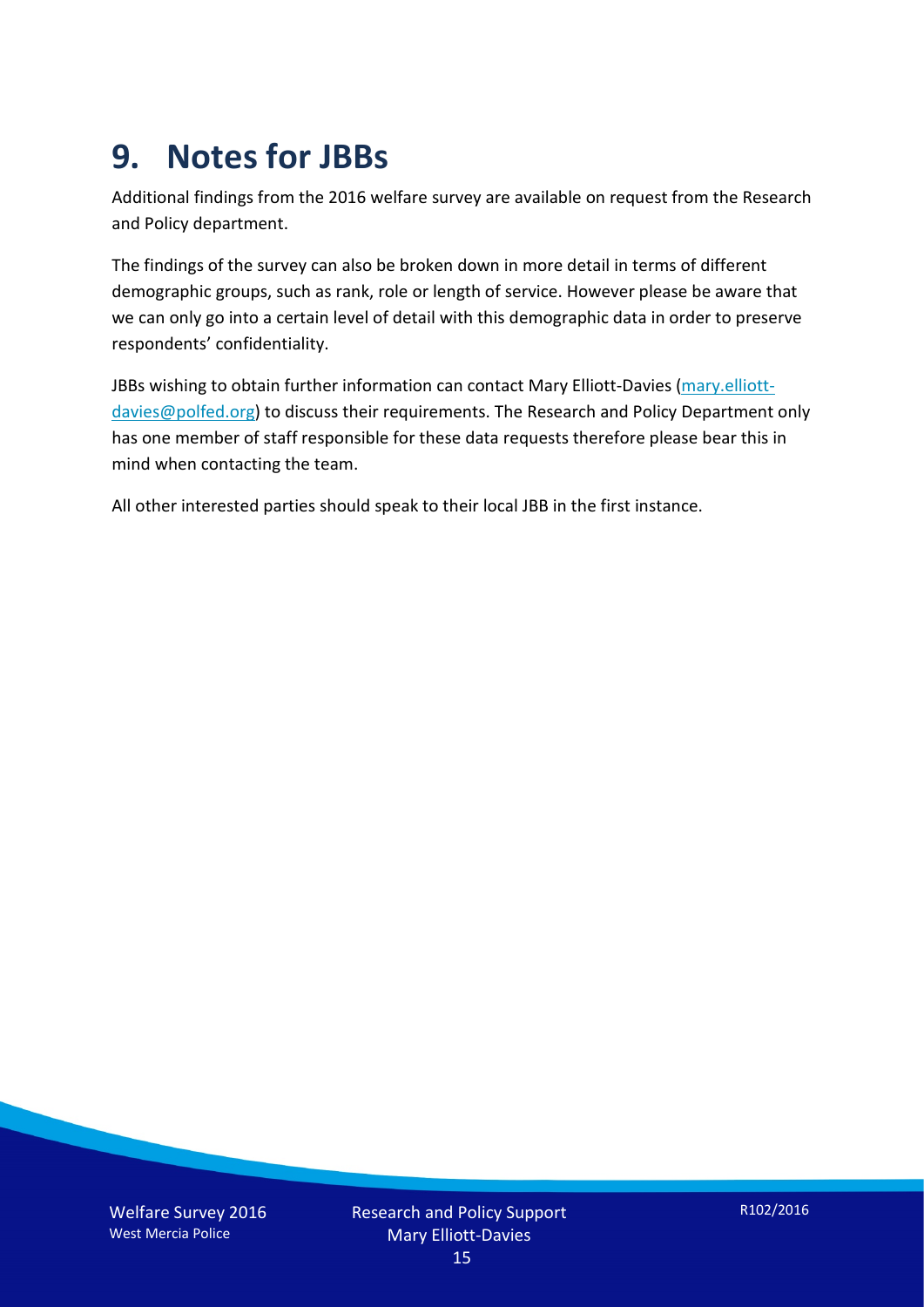# **10. REFERENCES**

<span id="page-15-0"></span>i National Audit Office (2015). Financial Sustainability of Police Forces in England and Wales. Retrieved September 12, 2016, fro[m https://www.nao.org.uk/wp](https://www.nao.org.uk/wp-content/uploads/2015/06/Financial-sustainability-of-police-forces.pdf)[content/uploads/2015/06/Financial-sustainability-of-police-forces.pdf](https://www.nao.org.uk/wp-content/uploads/2015/06/Financial-sustainability-of-police-forces.pdf)

<span id="page-15-1"></span><sup>ii</sup> Home Office (2010). Police Service Strength: England and Wales, 31 March 2010. Retrieved September 12, 2016, from [https://www.gov.uk/government/uploads/system/uploads/attachment\\_data/file/115745/hosb1410](https://www.gov.uk/government/uploads/system/uploads/attachment_data/file/115745/hosb1410.pdf) [.pdf](https://www.gov.uk/government/uploads/system/uploads/attachment_data/file/115745/hosb1410.pdf)

<span id="page-15-2"></span><sup>iii</sup> Home Office (2016). Police Workforce, England and Wales, 31 March 2016. Statistical Bulletin 05/16. Retrieved September 12, 2016, fro[m https://www.gov.uk/government/statistics/police](https://www.gov.uk/government/statistics/police-workforce-england-and-wales-31-march-2016)[workforce-england-and-wales-31-march-2016](https://www.gov.uk/government/statistics/police-workforce-england-and-wales-31-march-2016)

<span id="page-15-3"></span><sup>iv</sup> Elliott-Davies, M., Donnelly, J., Boag-Munroe, F., & Van Mechelen, D. (2016). 'Getting a battering' The perceived impact of demand and capacity imbalance within the Police Service of England and Wales: A qualitative review. The Police Journal, 89, 2, 93-116.

<span id="page-15-4"></span><sup>v</sup> Cousins, R., Mackay, C., Clarke, S., Kelly, C., Kelly, P., & McCaig, R. (2004). 'Management Standards' and work-related stress in the UK: Practical development. *Work & Stress, 18*, 113–136; Mackay, C., Cousins, R., Kelly, P., Lee, S., & McCaig, R. (2004). 'Management Standards' and work-related stress in the UK: Policy background and science. *Work & Stress, 18*, 91–112.

<span id="page-15-5"></span>vi Edwards, J., & Webster, S. (2012). Psychosocial risk assessment: Measurement invariance of the UK Health and Safety Executive's Management Standards Indicator Tool across public and private sector organizations. *Work & Stress, 26*, 130–142

<span id="page-15-6"></span>vii HSE.(2006).Managing shift work: *Health and Safety Guidance*. HSE Books, HSG256, ISBN 9780717661978, Crown Copyright.

<span id="page-15-7"></span>viii Home Office. (2010). Guidance on Variable shift arrangements for police officers [PNB circular] 016-2010.

<span id="page-15-8"></span><sup>ix</sup> Stewart-Brown, S., Tennant, A., Tennant, R., Platt, S., Parkinson, J., & Weich, S. (2009). Internal construct validity of the Warwick-Edinburgh Mental Well-being Scale (WEMWBS): A Rasch analysis using data from the Scottish Health Education Population Survey. *Health and Quality of Life Outcomes, 7*: 15.

<span id="page-15-9"></span>x Smith, A., Johal, S., Wadsworth, E., Davey Smith, G., & Peters, T. (2000). The Scale of Perceived Stress at Work: The Bristol Stress and Health at Work Study. Contract Research Report 265/2000. Sudbury: HSE Books.